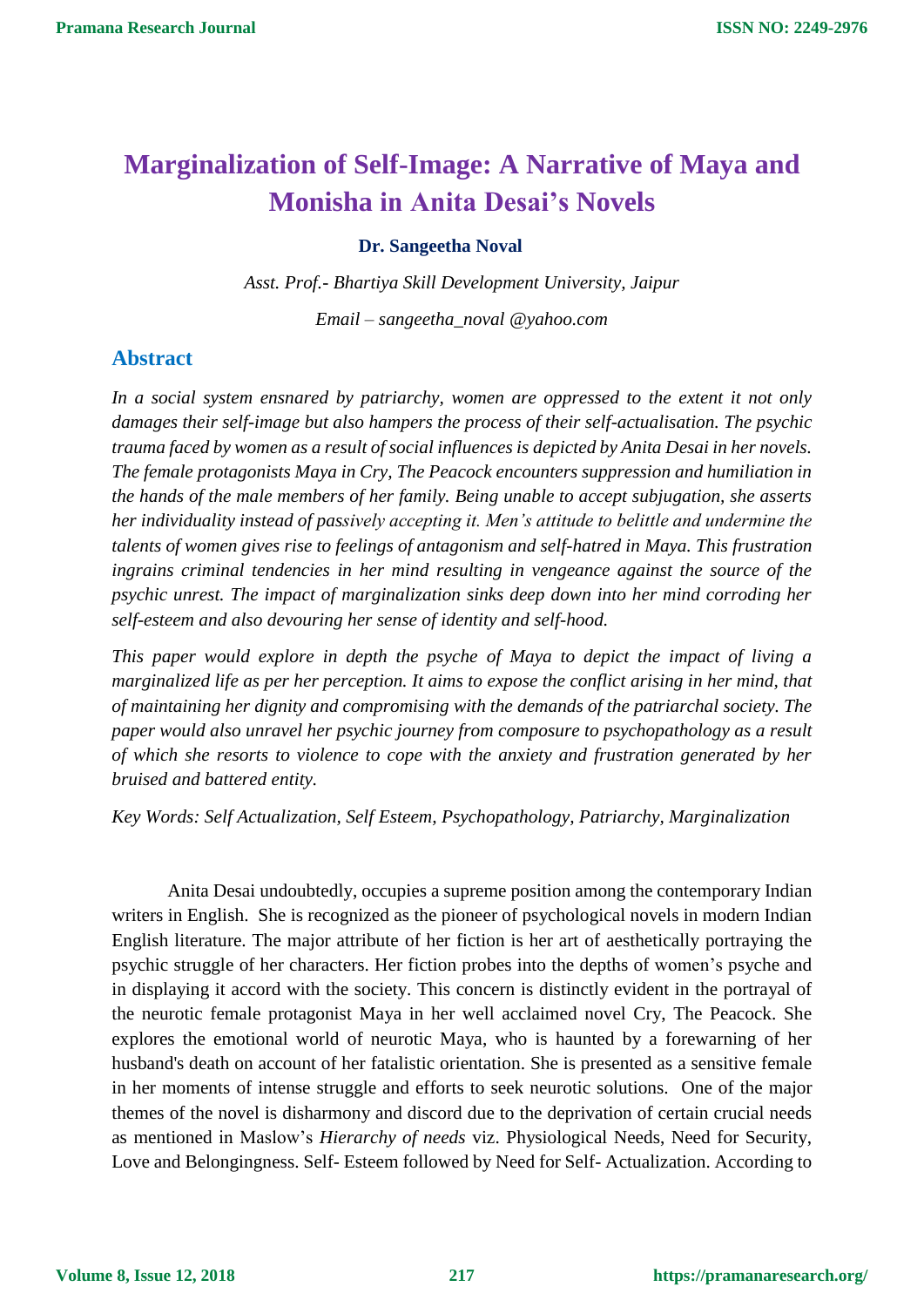the Humanistic Psychologist, Abraham. H Maslow, in the absence of the fulfilment of the need for self-esteem, individuals will be driven to seek it, being unable to grow and obtain selfactualization. Maslow states that:

> Above the lowest level of physical needs are the different gradations of psychological needs. Following the safety needs i.e. security, dependency, freedom from fear, is the level of what Maslow terms "belongingness needs" the longing for love and affection which if unfulfilled leaves the individual feeling sharply the pangs of loneliness, of ostracism, of rejection, of friendlessness, of rootlessness (*Motivation and personality* 43).

Maslow believed that in contemporary society, the thwarting of this group of needs is "the most commonly found core in maladjustments and more severe pathological disorders" (44 (*Motivation and personality*). At the highest level of the Psychological needs, Maslow placed the esteem needs – the desire for independence and freedom to grow, for self-actualization, for status, recognition, appreciation and respect.

Maya is married in a sophisticated upper middle class where economic deprivations or physical brutalization is totally absent. What is fore grounded is the psychological repression created through a generation gap and difference of ideologies which consumes any possibility of mutual love and concern. Such conditions not only corrode Maya's self-esteem but also devour her sense of identity and self-hood. The temperamental differences between the couple i.e. Maya and Gautama build a gap between them and in this process of living life together, without mutual respect; Maya's self-esteem gets tainted repeatedly. This generates a mental imbalance in her, as she struggles to maintain her identity. The polarities of the atmosphere in her father's house and in her aged husband's house develop a clash between her expected image as a daughter and as a wife respectively. Gautama serves as a cruel force on his wife's hyper sensitive temperament. Behind the façade of care and concern, there is a dismissal and scorn for her behaviour which fails to measure up to his standards of normal and the acceptable. Maya's maimed personality by her dominating father, further suffers when her self-esteem undergoes severe battering. This is because Gautama sees nothing in her to esteem or respect, but merely a childlike beauty and charm to enjoy and fondly indulge from the elevated height of superiority. Maya mourns:

> The superior plane he always managed to elevate himself onto when I tried to involve him in my matters, my wants and cares which to him were childish, tiresome, and even distasteful (96).

Gautama at various instances scorns Maya's behaviour, her principles, her, ideologies including her father's and brother's. He scornfully mocks Maya's sentimental insistence on the significance of funeral ceremonies through telling words like "bogus" childish trimmings which is clear in the following lines: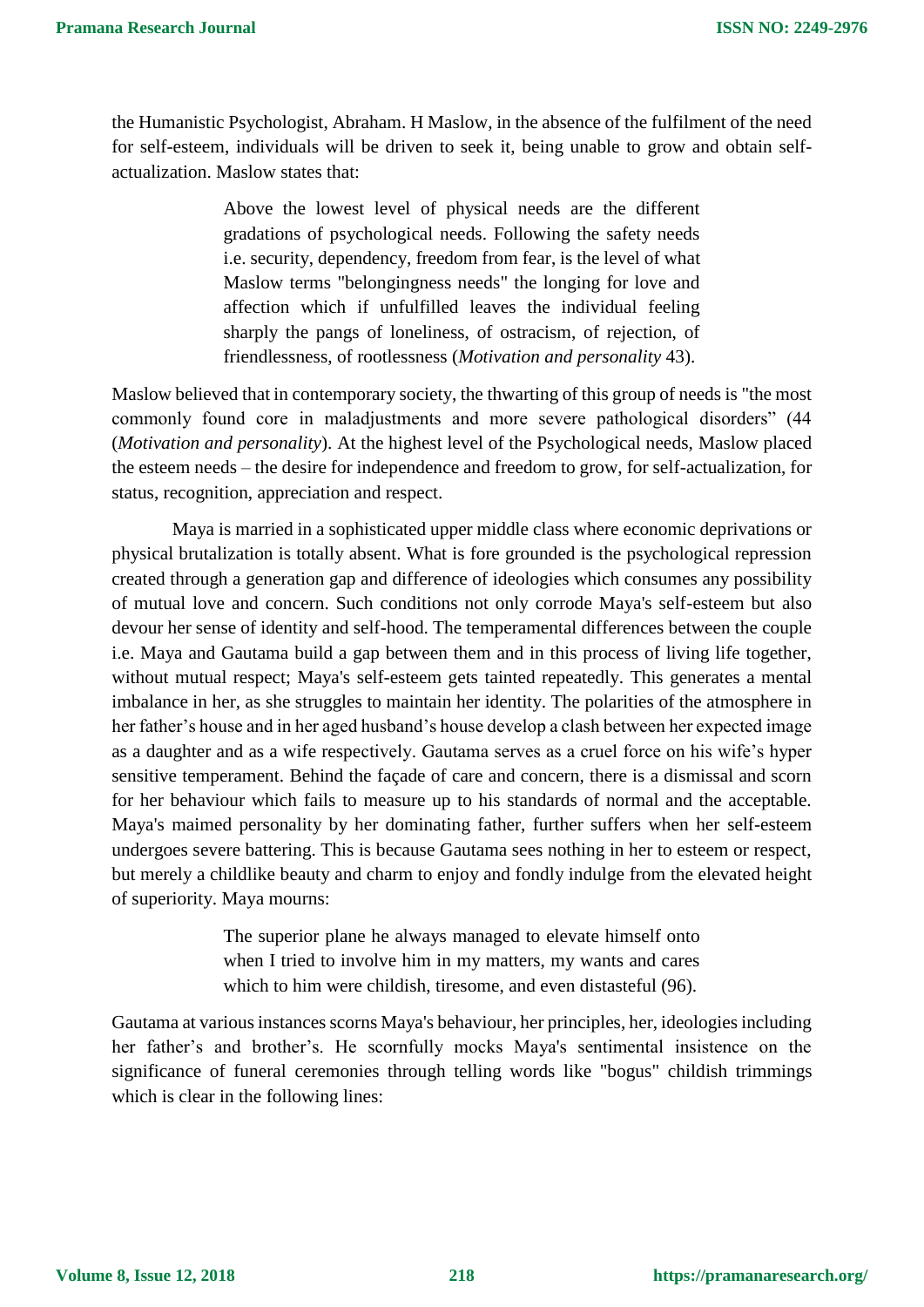Why do I? Why do I choose to think of you as one of those mysterious people who find such comfort in hocus-pocus, in the bogus ceremonies and childish trimmings with which we bury our dead?

Morbidity, you might say but it is not reality that. It is a *belief* in these frivolities (18).

Gautama does not understand Maya's nature and suppresses her views by criticizing them in an effort to maintain his own ideologies guided by pragmatics and intellect. This attitude nauseates Maya's ego which gets damaged repetitively thereby leading to a breakdown of her self-respect. Gautama is seen demeaning Maya's ideologies in the following excerpt:

'Burial and cremation are facts, Gautama.'

He shook his head vigorously in contempt as though he wished to drive me away from his side. "Facts that *matter,* I mean, naturally', he said in extreme irritation. (19)

You go chattering like a monkey and I am annoyed that I have been interrupted in my thinking. But being a creature of instinct, you do every now and then, stumble purely by accident. I am sure- upon the salient point of the problem, the very solution of this case (20).

An unsurpassable barrier between the couple is created due to Gautama's belief in his own philosophy. He establishes his superiority of having a prudent understanding of life thereby censuring Maya's views. This hinders the development of positive self-esteem which is one of the significant constituents of positivity, better adjustments, and better rapport.

Faced with s diminished worth, Maya withdraws further into a subjective world puzzled by fantasies and dreams. It is the non-fulfilment of esteem needs that exert the greatest psychological pressure, for it denies Maya that self-respect essential for the growth of healthy personality. An acute sense of loneliness, an absence of communication and lack of self-esteem act powerfully on Maya's sensibilities. Unable to cope with the pressures she retreats into a self-enclosed mental world. R.D. Laing has also pointed out that when an acute isolation passes into a psychotic alienation, the person is particularly vulnerable to a flight into fantasy. Maya's fantasy world is one of nightmarish fears, filled with horrifying images and deafening noises portraying her chaotic state of mind. The kind of treatment which Gautama gives to Maya by putting her along with the monkeys in the cage is an instance of insult to Maya. The sight of caged monkeys on railway platform triggers sympathy in Maya's heart. On insistence of Maya on Gautama to help the monkeys, Gautama gets annoyed. Outraged by such behaviour Gautama puts Maya into the cage. This kind of disrespectful behaviour of Gautama once again questions her real identity. It was a heavy blow on her self- respect. The following passage shows Maya's agony when she is in the cage pleading Gautama to allow her to live with respect as given in the following passage: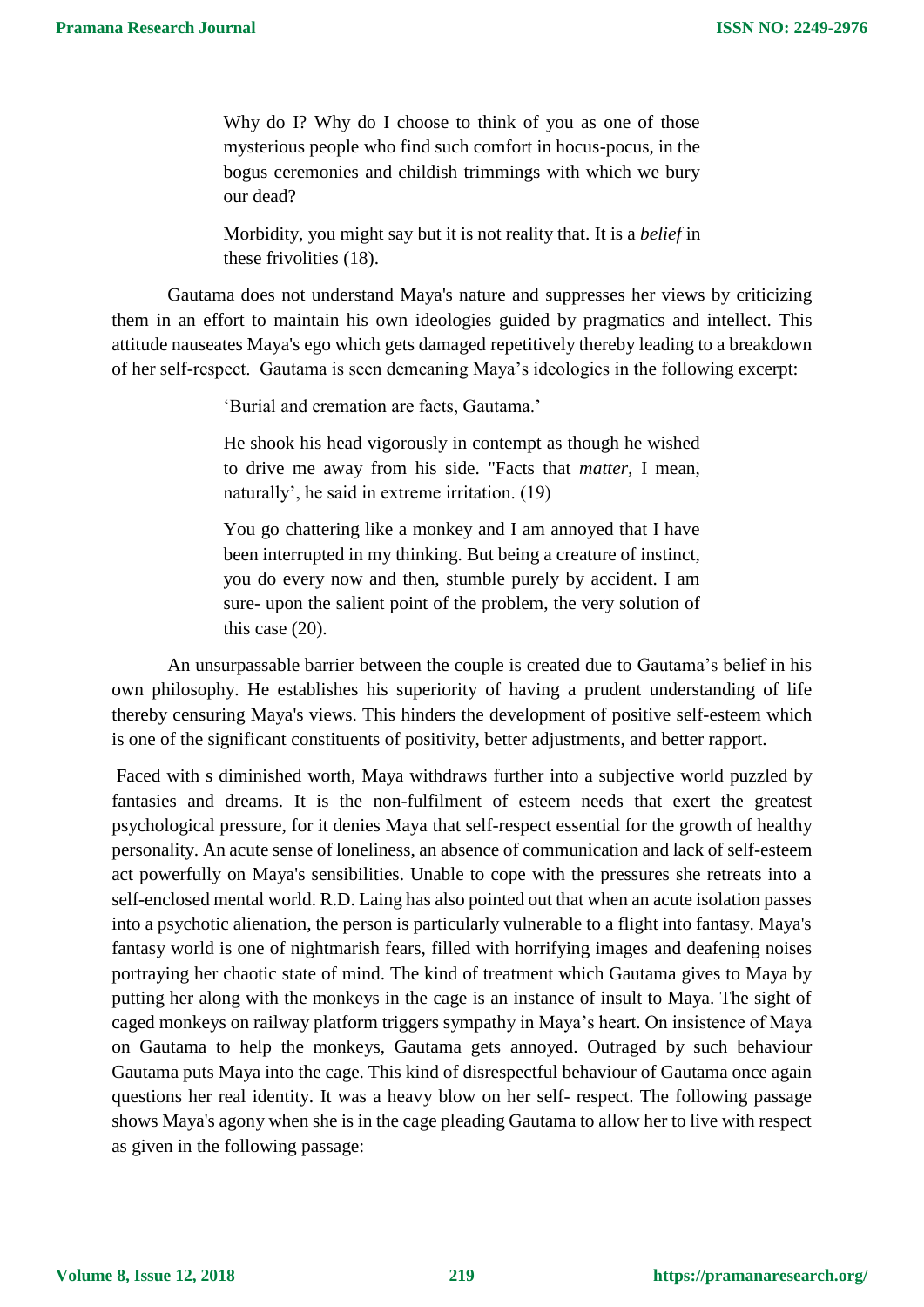There I was amongst them, not one of those who sat quietly, in an infinity of sadness and resignation, but one of those who clung, clung to the bars till they cut into my flesh and rattled them, shook them, crying over and over again, "Let me out" I want to live, Gautama, I want to live (131).

This single image brings out the ideas of an intolerable sense of suffocating confinement as well as the refusal to accept it with stoic resignation. Such tormenting and humiliating instances batter Maya's self-esteem. The repressions of humiliation and insult develop many a times a stir of revolt in her. It obstructs her process of self-actualization as she is obsessed with the fulfilment of her esteem needs. Unable to adapt to her damaged self-image, slowly she slips towards neurosis which is visible utmost vividly during the dust storm sequence. In Maya's psycho-narration she explicitly suggests the despair which she experiences when she feels insulted due to the behaviour of Gautama's family. The lines are:

> They spoke to me the synocete, only when it had to do with babies, meals, shopping marriages for I was their toy, their indulgence not be taken seriously, and the world I came from was less than that it was a luxury they considered it a crime to suffer and so damaged it with dismissal (45).

Whether it was Maya's father or her husband, both of them treat Maya as subordinate. In addition; her brother Arjuna, also mocks at her from miles away, when he sends her a letter from New York in the following lines:

> It disturbs me to think of you living still as you did when you were ten years old in father's world of drinks at the club, parties on the lawn, badminton, flowers and poetry… Here I work with my hands in a canning factory. I am not paid much yet and it is sometimes a problem to make ends meet, but I find it exhilarating and it is clearer than ever to me that life, no matter how elegantly lived, is meaningless when it is lived for nothing, is meaningless when it is lived for nothing but one's own pleasure…. (115).

The self-hate which develops in Maya as a result of her diminished self-esteem, converts her innocence to guilt, giving rise to criminal tendencies. Maya grows secretive and vengeful against Gautama and stops sharing her secrets. This ultimately suffocates her as she is unable to vent out her feelings and emotions. She blames Gautama for her suffocating life. As she is unable to fructify her talents. She develops disgust and hatred which eases her of the decision to kill him. To hide the guilt of murdering Gautama she rationalizes in the following way to justify his death: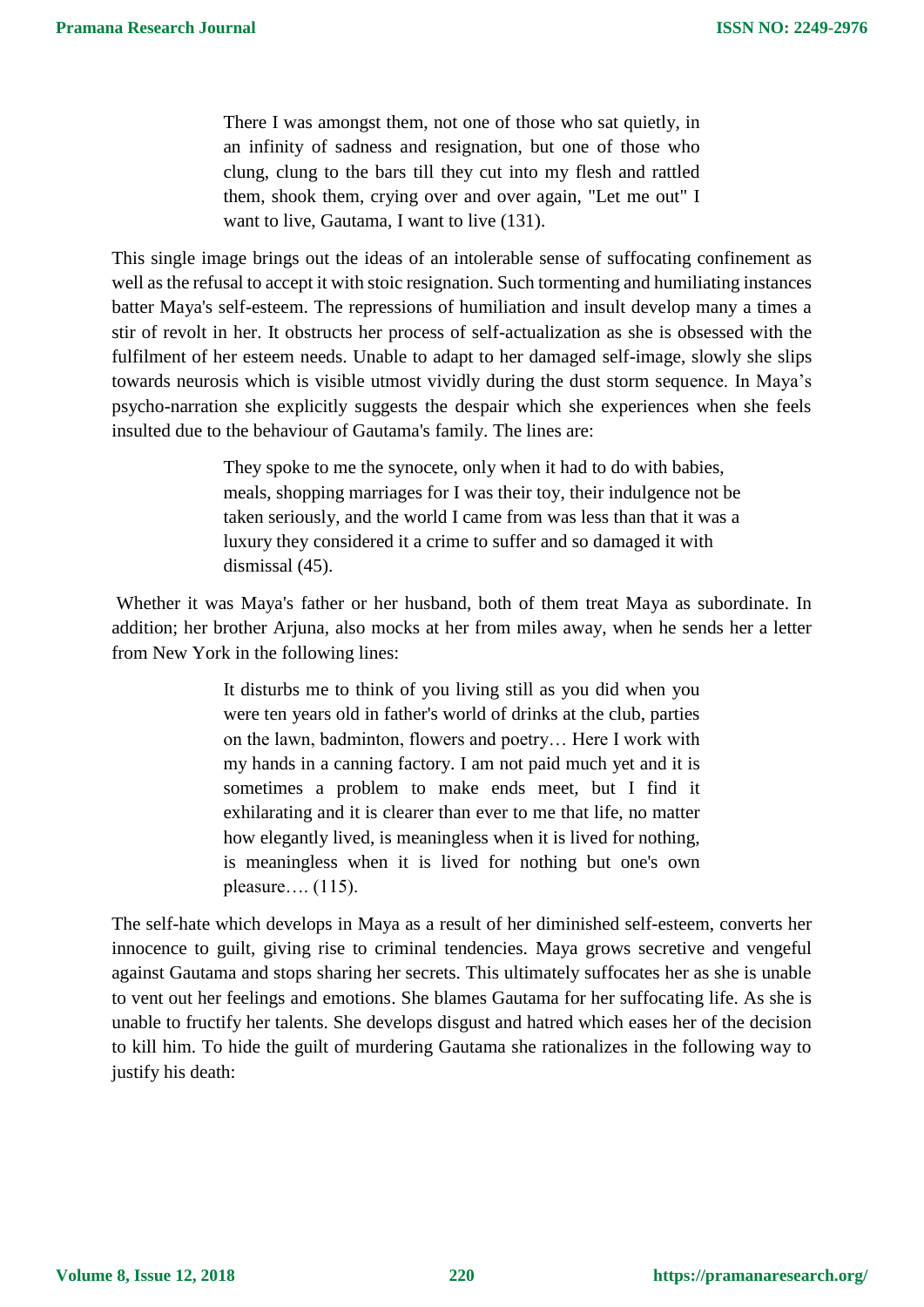He was a tired man, worn out by a day's hard and concentrated work. Age surrounded him, weariness steeped his limps. Grey, grey, all was grey for Gautama who lived so narrowly, so shallowly, and I felt sorry, infinitely sorry for him, for this slow harmless, guileless being who walked the fresh grass did not know he touched it (163).

Maya associates Gautama with pain and sorrow. Her relationship with Gautama is seen as her relationship with boredom, detachment, melancholy and death. Maya finds a way to compensate for the causal contempt with which she is treated by Gautama in her own acute responses to her. Her sick mind, looking for a reason why his death is preferable to hers, finds it in his indifference to the vibrant beauty of life. She feels so about him. "Grey, grey, all was grey for Gautama, who lived so narrowly so shallowly. And I felt sorry, infinitely sorry for him (163). On the fateful night, when Maya and Gautama take a stroll on the roof under the moonlit sky, his only thoughts are of a case he had been pursuing. Maya listens to him with an indifferent amusement, because it does not evoke any interest in her. She muses the following lines:

> How useless his words and opinions sounded in that palpitating night air, how petty and expendable under the gorgeous stars. Poor Gautama, poor dear Gautama, who was so intense and yet had never lived and never would (172).

As Gautama by accident steps in between the worshipped moon, she hurls him down from the terrace pushing him towards death and herself into the abyss of insanity. After killing Gautama, Maya soon after is seen in her father's house in Lucknow, pathetically retrogressed to a state of her childhood. The murderous clarity of her own distorted and perverted logic to a demented mind is powerfully conveyed. In a way, it could be said that Maya compensates her damaged self-respect by making herself, feel superior to Gautama by deciding the fate of Gautama. Though the path chosen by Maya, to redeem her from contemptuous self-respect, is an extreme one but it is a tragic possibility in a society impervious to a sensitive woman's need for respect and self-esteem. Maslow postulates that:

> Thwarting of these needs (self-esteem) produces feeling of inferiority, of weakness and of helplessness. These feelings in turn give rise to either basic discouragement or else compensatory or neurotic trends. An appreciation of the necessity of basic self-confidence and an understanding of how helpless people are without it can be easily gained from a study of severe traumatic neurosis (*Motivation & Personality* 45).

The conflict between maintaining her dignity and compromising with the demands of her family develop in her symptoms of frustration and drive her towards insanity. Ultimately Dwindling between the conflict of existence and non-entity, Maya's marginalized self-esteem pushes her to a suicidal situation.